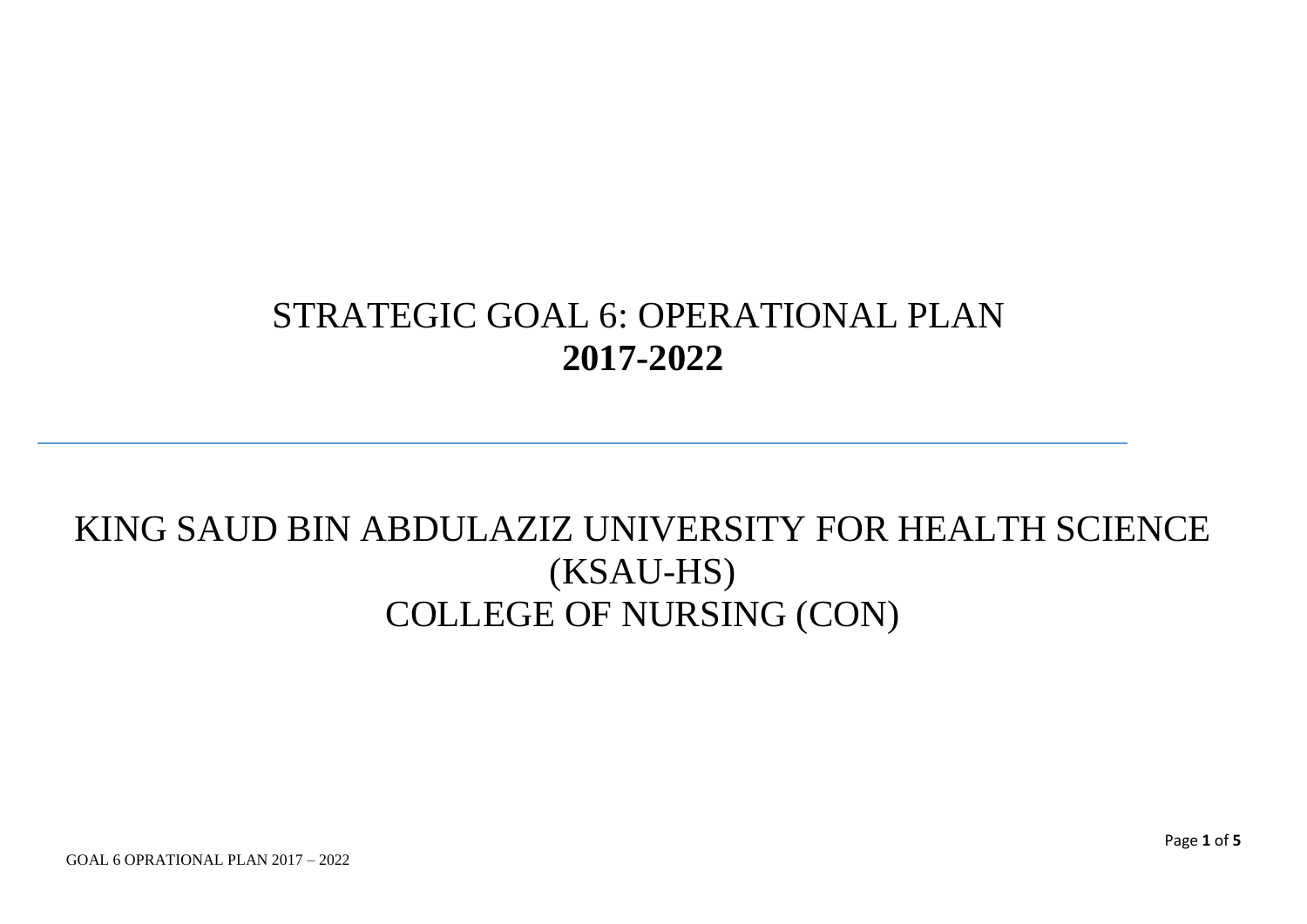| <b>Objectives</b>                                                                                 | <b>Project/Initiatives</b>                                                                                    | <b>Actions</b>                                                                                                                                                                                                                                                                               | <b>Requirements</b>                                                                                        | <b>Primary</b>                                          | <b>KPI</b>                                                 | <b>KPI</b> Target | Completion                                        |
|---------------------------------------------------------------------------------------------------|---------------------------------------------------------------------------------------------------------------|----------------------------------------------------------------------------------------------------------------------------------------------------------------------------------------------------------------------------------------------------------------------------------------------|------------------------------------------------------------------------------------------------------------|---------------------------------------------------------|------------------------------------------------------------|-------------------|---------------------------------------------------|
|                                                                                                   |                                                                                                               |                                                                                                                                                                                                                                                                                              | <b>Resources/</b>                                                                                          | <b>Responsible</b>                                      |                                                            |                   | Date                                              |
|                                                                                                   |                                                                                                               |                                                                                                                                                                                                                                                                                              | <b>Support</b>                                                                                             |                                                         |                                                            |                   |                                                   |
| Ensure<br>adminis<br>trative<br>efficien<br>cy to<br>maximi<br>ze the<br>use of<br>resourc<br>es. | Continue<br>regular<br>meeting of<br><b>Nursing</b><br>management<br>executive<br>committee in<br>each campus | Foster the role of<br>executive management<br>committee to monitor the<br>utilization of resources.<br>Maintain periodically<br>2.<br>check of facilities and<br>resources to sustain<br>successful operations.<br>Provide periodical report<br>3.<br>about the utilization of<br>resources. | -Chairperson of<br>Executive<br>Management<br>Committee.<br>- IT support<br>-Administrative<br>supervisors | Chairperson of<br>Executive<br>Management<br>Committee. | Number of<br>executive<br>management<br>meeting<br>minutes | 10 per year       | It shows in<br>the timeline<br>sheet<br>2017-2018 |
|                                                                                                   |                                                                                                               | Establish action plan<br>4.<br>according to the report.                                                                                                                                                                                                                                      |                                                                                                            |                                                         |                                                            |                   |                                                   |
|                                                                                                   |                                                                                                               | Follow up the<br>5.<br>implementation of action<br>plan.                                                                                                                                                                                                                                     |                                                                                                            |                                                         |                                                            |                   |                                                   |

## **Goal 6:** *Foster administrative performance that facilitates efficiency at College of Nursing.*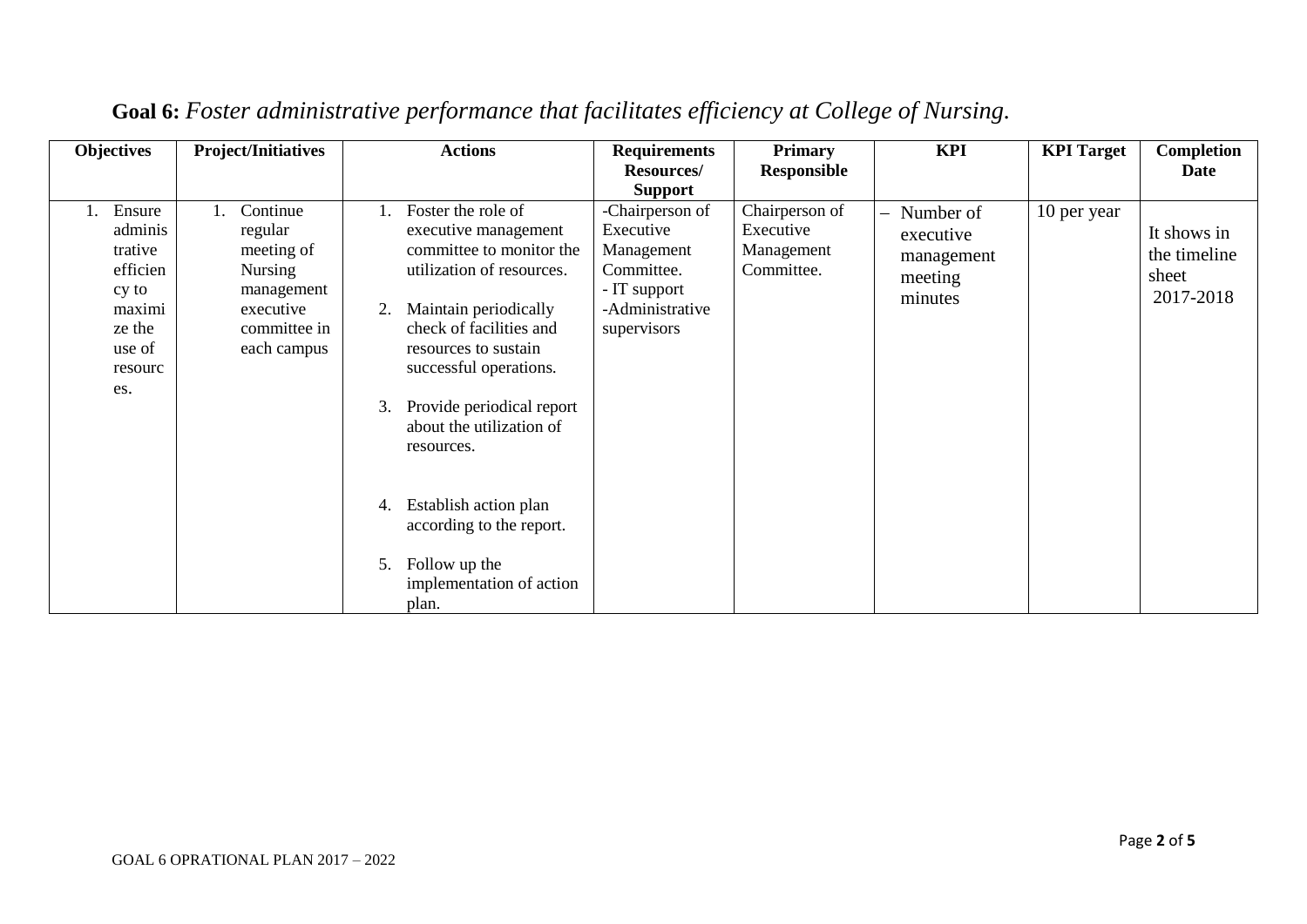| <b>Objectives</b>                                                                                                                                                            | <b>Project/Initiatives</b>                                                                                                          | <b>Actions</b>                                                                                                                                                                                                                                                                                                                     | <b>Requirements</b><br>Resources/                                                                | <b>Primary</b>                                           | <b>KPI</b>                                                                                                                                                  | <b>KPI</b> Target | <b>Completion</b><br><b>Date</b>     |
|------------------------------------------------------------------------------------------------------------------------------------------------------------------------------|-------------------------------------------------------------------------------------------------------------------------------------|------------------------------------------------------------------------------------------------------------------------------------------------------------------------------------------------------------------------------------------------------------------------------------------------------------------------------------|--------------------------------------------------------------------------------------------------|----------------------------------------------------------|-------------------------------------------------------------------------------------------------------------------------------------------------------------|-------------------|--------------------------------------|
|                                                                                                                                                                              |                                                                                                                                     |                                                                                                                                                                                                                                                                                                                                    | <b>Support</b>                                                                                   | <b>Responsible</b>                                       |                                                                                                                                                             |                   |                                      |
|                                                                                                                                                                              | 2. Structured<br>monitoring<br>of faculty<br>/student and<br>staff<br>feedback<br>regarding<br>college<br>resources                 | Maintain the availability<br>1.<br>of suggestion boxes for<br>faculty, staff, and<br>students.<br>Review the student $\&$<br>2.<br>faculty Surveys results<br>regarding the college<br>resources.<br>Establish action plan<br>3.<br>according to the<br>survey's results.<br>4. Follow up the<br>implementation of action<br>plan. | -Dean<br>QAAA unit                                                                               | -Chairperson of<br>Executive<br>management<br>Committee. | $-5.1$ . Ratio of<br>students to<br>administrative<br>staff.<br>9-Faculty student<br>and staff<br>satisfaction rate<br>with use of the<br>college resources | 10:1<br>3.5/5     | AY 2017-<br>2018                     |
| 2. Enhance<br>and sustain a<br>culture of<br>innovation,<br>collaboration,<br>quality,<br>effective<br>leadership,<br>and services<br>in all areas<br>and at every<br>level. | 1. Encourage<br>innovation<br>through<br>Maintain<br>the<br>availability<br><sub>of</sub><br>suggestion<br>for<br>boxes<br>faculty, | Reinforce and Establish<br>Guidelines for the<br>2.<br>Utilization & Retrieval of<br>Information from the<br><b>Suggestion Box</b><br>Establish<br>3.<br>Criteria of innovative<br>4.<br>ideas.<br>Suggested ideas will be<br>5.<br>reviewed by the                                                                                | -Dean<br>-Public relation<br>-IT support.<br>- Academic<br>affairs of<br>students and<br>faculty | -Dean CON                                                | -Number of<br>suggestions.                                                                                                                                  |                   | AY 2017-<br>2019<br>AY 2018-<br>2019 |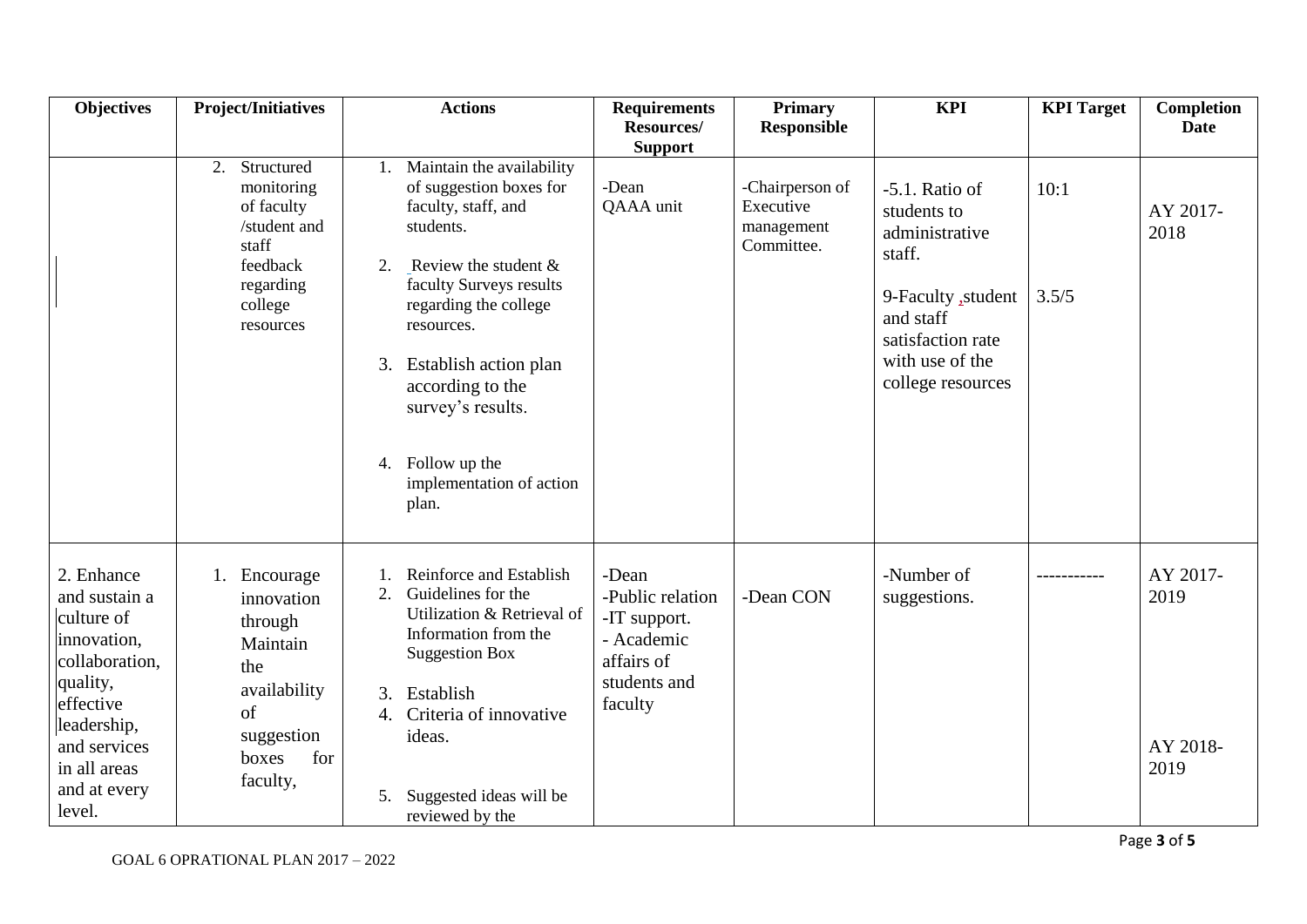| <b>Objectives</b> | <b>Project/Initiatives</b>             | <b>Actions</b>                                                                                                                                                                                                | <b>Requirements</b><br>Resources/ | <b>Primary</b><br><b>Responsible</b> | <b>KPI</b>                                                                                                                                                                                                                                                         | <b>KPI</b> Target       | <b>Completion</b><br><b>Date</b> |
|-------------------|----------------------------------------|---------------------------------------------------------------------------------------------------------------------------------------------------------------------------------------------------------------|-----------------------------------|--------------------------------------|--------------------------------------------------------------------------------------------------------------------------------------------------------------------------------------------------------------------------------------------------------------------|-------------------------|----------------------------------|
|                   | staff,<br>and<br>students.             | concerned committee<br>periodically.<br>Periodically evaluate the<br>6.<br>process to ensure the<br>effectiveness and<br>efficiency of the<br>suggestions box.                                                | <b>Support</b>                    |                                      | - Number of new<br>innovative ideas.<br>-Number of<br>achievement<br>recognition.                                                                                                                                                                                  | -----------             |                                  |
|                   | 7. Maintain<br>door<br>open<br>policy. | Communicate guidelines<br>1.<br>of open door policy with<br>students, staff and faculty<br>Structured meeting<br>2.<br>schedules with students,<br>staff and faculty.<br>3. Follow up the suggested<br>ideas. | Deans and public<br>relations     |                                      | -Faculty<br>satisfaction rate<br>with open door<br>policy.<br>-Staff satisfaction<br>rate with open door<br>policy.<br>-Number of<br>meetings between<br>the Dean, the<br>students, faculty<br>and staff.<br>-Staff satisfaction<br>rate with open door<br>policy. | 3.5/5<br>3.5/5<br>3.5/5 | AY 2018-<br>2019                 |